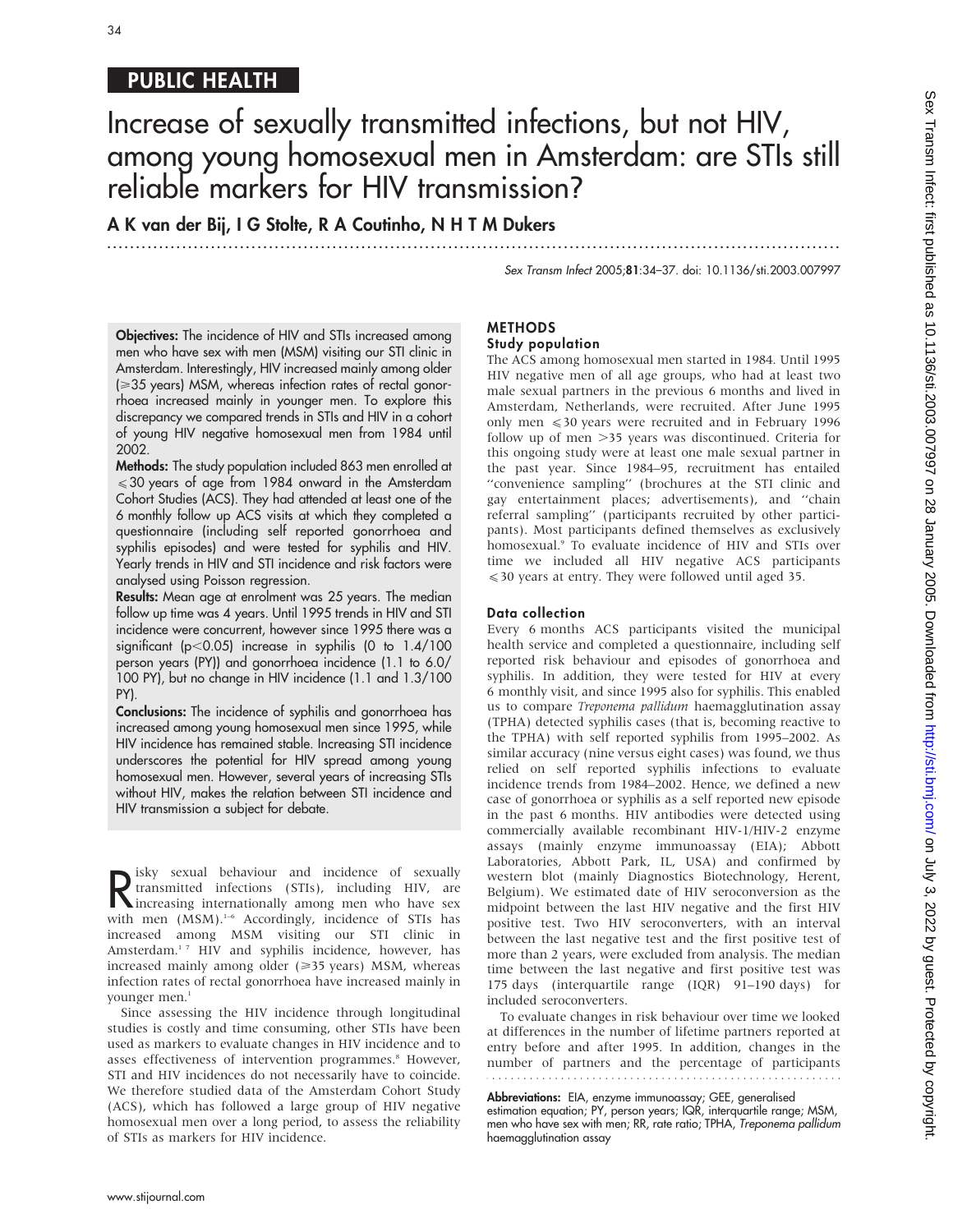

Figure 1 Sexual risk behaviour among 863 HIV negative young ( $\leqslant$  30 at entry until 35 years) homosexual men, in Amsterdam 1984–2002. \*Information on UAI for casual and steady partners separately is only available since 1995, as since then this distinction was made in the 6 monthly questionnaire.

reporting unprotected anal intercourse in the past 6 months were evaluated from 1984–2002. Since 1995 a distinction between casual and steady partners was made in the 6 monthly questionnaires and therefore it was possible to evaluate changes in sexual risk behaviour for both casual and steady partners separately from 1995 onwards.

#### Statistical methods

We calculated incidence of STIs and HIV per annum as the number of new infections divided by total person years (PY) under observation. We analysed yearly incidence trends from 1984–2002 with year as a continuous variable and performed risk factor analysis for STIs and HIV infection on data since 1995 using Poisson regression. Risk factor analysis included the following variables: calendar time, country of birth, age (as a time dependent variable), education, money for sex, unprotected anal intercourse and unprotected oral sex with a steady partner in the preceding 6 months, unprotected anal intercourse and unprotected oral sex with a casual partner in the preceding 6 months, history of STI and concurrent STI. In addition, interaction terms between the sociodemographic variables (that is, country of birth, education, and age) and calendar time were performed. We performed multivariate analysis using backward selection to obtain a multivariate model containing statistically significant variables only. We tested differences between men enrolled since 1984 and men enrolled since 1995 using Wilcoxon and  $\chi^2$  tests. Changes in sexual risk behaviour over time were analysed and the estimates and standard errors were corrected for intraindividual correlation between visits of the same person by using the generalised estimation equation (GEE),<sup>10</sup> assuming an independent correlation matrix. Statistical significance was defined by  $p<0.05$ .

#### RESULTS

Our sample included 863 HIV negative homosexual men  $\leq$  30 years at entry with more than one ACS visit since 1984. Of these, 603 enrolled since 1995. Mean age at ASC entry was 25 years and 88% were of Dutch nationality. Median follow up time in the study was 4.0 years (IQR 1.5–6.6 years). A total of 9488 visits were made by the 863 men. The median duration between visits was 175 days (IQR 94–188 days). Men enrolled before and after 1995, did not differ with respect to nationality and education. However, men entering before 1995 were older (27 versus 25 years,  $p<0.001$ ) and reported more lifetime sexual partners at entry (median

number: 87 versus 20, p $<$ 0.001). In addition, men entering before 1995 reported more unprotected anal intercourse in the preceding 6 months at entry (fig 1).

Since 1984, 124 gonorrhoea, 18 syphilis, and 73 HIV infections were observed (92, eight, and 25 infections, respectively, since June 1995). Figure 2 shows incidences between 1984 and 2002. Incidence of HIV peaked in 1984–5 (6.7 per 100 PY) and decreased significantly to 1.3 per 100 PY in 1988 (yearly rate ratio (RR): 0.65,  $p = 0.02$ ). Similar patterns are observed for gonorrhoea and syphilis incidences (yearly RR: 0.54,  $p = 0.004$  and 0.69,  $p = 0.38$  respectively). Around 1990–1 a short term concurrent rise in both HIV and STI incidence was noticeable. However, since 1995, incidence of HIV has remained stable, being 1.1 per 100 PY in 1995 and 1.3 per 100 PY in 2002 (yearly RR: 0.93, p = 0.48), whereas gonorrhoea incidence has increased from 1.1 in 1995 to 6.0 in 2002 (yearly RR: 1.27, p<0.001). Since 2000, syphilis incidence has increased as well, from 0 per 100 PY in 1999 to 1.4 per 100 PY in 2002 (yearly RR: 2.47,  $p = 0.03$ ). The increase in STIs was similar for all demographic subgroups.

In addition to an increasing STI incidence, sexual risk behaviour also showed an increase since 1995 when corrected for age; from 1995 to 2002 the percentage of men reporting unprotected anal intercourse increased significantly (OR 1.06,  $p<0.01$ ). When we evaluated unprotected anal intercourse for both casual and steady partners separately, we found this increase in risk behaviour to be more evident for unprotected anal intercourse with steady partners (OR: 1.07,



Figure 2 Incidence of gonorrhoea, syphilis and HIV per 100 PY among 863 HIV negative young ( < 30 at entry until 35 years) homosexual men, in Amsterdam 1984–2002.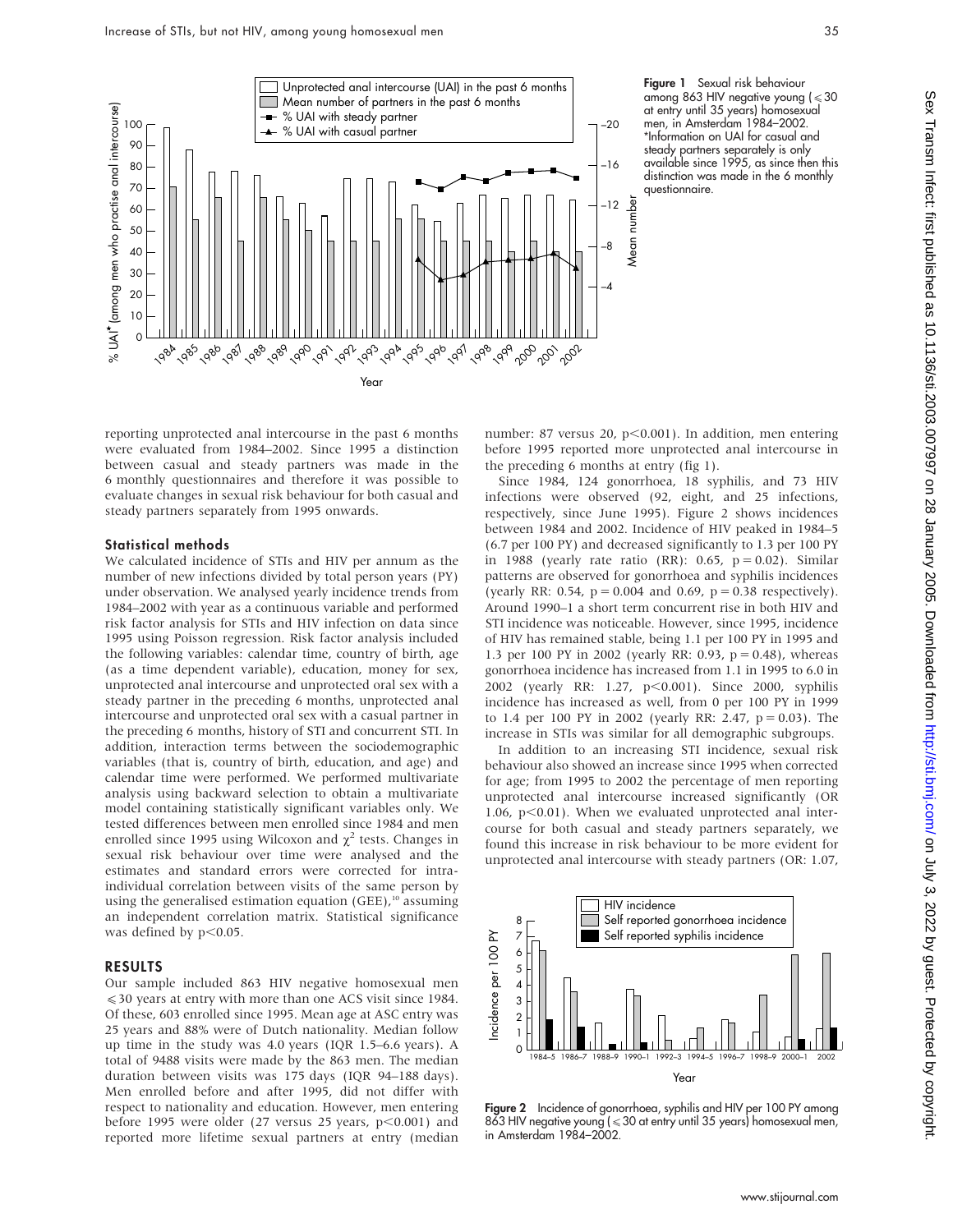Table 1 Univariate and multivariate risk factors for gonorrhoea, syphilis and HIV in 603 young ( $\leq$  30 years at entry until 35 years) homosexual HIV negative men, Amsterdam 1995–2002

|                                                                              |                               | Gonorrhoea, self                                                 |                                                                              |                                                         |
|------------------------------------------------------------------------------|-------------------------------|------------------------------------------------------------------|------------------------------------------------------------------------------|---------------------------------------------------------|
|                                                                              |                               | reported                                                         | <b>Syphilis</b>                                                              | <b>HIV</b>                                              |
| <b>Factors</b>                                                               | No (%)                        | <b>RR (95% CI)</b>                                               | RR (95% CI)                                                                  | <b>RR (95% CI)</b>                                      |
| Calender time (per annum)                                                    |                               | $1.27$ (1.1 to $1.4$ )*                                          | $2.13$ (1.2 to $3.7$ )*<br>1.20 (1.1 to 1.3)* $\pm$ 2.17 (1.2 to 3.8)* $\pm$ | $0.93$ (0.8 to 1.2)                                     |
| Country of birth (non-Dutch<br>versus Dutch)                                 | 76 (13%)                      | $1.0$ (0.5 to 2.0)                                               | 3.1 (0.6 to 15.3)                                                            | $1.8$ (0.6 to 5.3)                                      |
| Age $\geq 26$ versus < 26                                                    | 255 (42%)                     | $0.8$ (0.5 to 1.2)                                               | $0.5$ (0.1 to 2.0)                                                           | $2.2$ (0.8 to 6.4)                                      |
| Education (at least college<br>degree versus other education)                | 363 (60%)                     | $0.9$ (0.6 to 1.4)                                               | $0.5$ (0.1 to 1.7)                                                           | $0.38$ (0.2 to $0.8$ )*<br>0.37 (0.2 to 0.9)*§          |
| Money for sex (yes versus no)                                                | 52 (8%)                       | 1.6 $(0.8 \text{ to } 3.0)$                                      | 6.5 (1.6 to $26.0$ )*<br>7.9 (2.0 to 31.6)* <sup>+</sup>                     | 1.8 (0.5 to 5.9)                                        |
| Unprotected anal intercourse<br>with steady partner (yes versus<br>other)    |                               | 1563** (32%) 1.5 (0.9 to 2.2)                                    | 1.6 $(0.4 \text{ to } 6.1)$                                                  | $0.8$ (0.3 to 1.9)                                      |
| Unprotected anal intercourse<br>with casual partner<br>(yes versus other)    | $638**$ (13%)                 | 2.6 $(1.6 \text{ to } 4.0)^*$<br>1.9 (1.2 to $2.9$ <sup>*+</sup> | $3.2$ (0.8 to 12.8)                                                          | $2.5$ (1.1 to 6.1) <sup>*</sup><br>$2.7$ (1.1 to 6.5)*§ |
| Unprotected oral sex with<br>steady partner (yes versus<br>other)            | $2305**$<br>(47.6%)           | $1.3$ (0.9 to 1.9)                                               | 1.4 $(0.4 \text{ to } 5.1)$                                                  | $0.7$ (0.3 to 1.6)                                      |
| Unprotected oral sex with<br>casual partner (yes versus<br>other)            | 1889**<br>$(38.9\%)$          | $3.2$ (2.0 to 4.9)*<br>2.4 (1.5 to 3.7)*+                        | $1.2$ (0.3 to 3.6)                                                           | $0.9$ (0.4 to 2.0)                                      |
| History of STI (yes versus no)<br>Concurrent STI with HIV<br>(yes versus no) | $81**$ (13%)<br>$2**$ (0.04%) | <b>NA</b> ¶<br><b>NA</b>                                         | <b>NA</b><br><b>NA</b>                                                       | $0.6$ (0.2 to 2.1)<br>$3.5(0.8 \text{ to } 15.1)$       |

 $*$ Significant at p $<$ 0.05.

Multivariate results, model containing calendar time, unprotected anal intercourse with casual partner, and unprotected oral sex with casual partner.

`Multivariate results, model containing calendar time and money for sex.

1Multivariate results, model containing education and unprotected anal intercourse with casual partner.

-Not applicable. \*\*Number of visits were reported.

 $p<0.01$ ) than with casual partners (OR:1.04,  $p = 0.11$ ) (fig 1). The number of sexual partners (total and casual partners) per 6 month period, however, did not change significantly  $(p = 0.5)$ , being 11 and 10 respectively in 1995 versus eight and eight respectively in 2002.

We performed further analysis on men included after 1995 to see whether risk factors differed among HIV, gonorrhoea, and syphilis, in ways that could explain discordant incidences. Multivariate results showed that men who reported unprotected anal intercourse with casual partners were more likely to become infected with gonorrhoea or HIV (table 1). For gonorrhoea, but not for HIV, men who reported unprotected oral sex with casual partners were also at higher risk to become infected. Concurrent STI infection (syphilis and gonorrhoea) was borderline significant for HIV infection  $(p = 0.085)$ .

#### **DISCUSSION**

In our study population, STI incidence increased since 1995 whereas HIV incidence did not. STIs are often considered markers for high risk sexual behaviour and HIV transmission, and are an important cofactor for the transmission and acquisition of HIV infection.<sup>11</sup> However, what could explain this unchanged HIV incidence?

The number of HIV seroconversions since 1995 was small, which makes the evidence for the direction of HIV incidence trend statistically weak. However, these small numbers were sustained over time, pointing to low risk. Furthermore, men enrolled since 1995 reported less risk behaviour and could be viewed as low risk for HIV infection compared to men enrolled in 1984–94.

Secondly, HIV transmission may lag behind the transmission of other STIs because of lower infectivity.<sup>12</sup> Moreover, availability of HAART has reduced HIV loads, making HAART treated individuals even less infectious.

In addition, both syphilis and gonorrhoea can be transmitted orally as well as anally,<sup>13</sup> whereas oral transmission of HIV is less common.<sup>14</sup> In our study, unprotected anal intercourse with casual partners was an independent risk factor for both HIV and gonorrhoea, whereas unprotected oral sex was an independent risk factor only for gonorrhoea. Increase in gonorrhoea may in part reflect a rise in oral sex in STI risk groups seeking to reduce the HIV risk of anal sex.

The finding that HIV incidence remained stable among younger homosexual men in Amsterdam, but seems to increase among older men,<sup>7</sup> suggests different sexual networks for younger men that are relatively HIV free but not STI free. In addition, the stable incidence of HIV might also point to men having intercourse preferably with men of concordant serostatus. If this is the case spread of HIV is likely to increase with more mixing between age groups and people of discordant serostatus.

However, some limitations with respect to the generalisation of our findings should be noted. First of all, our sample can be considered strongly homosexually identified<sup>9</sup> and might not be representative of the broader population of men who have sex with men. In addition, our sample was a convenience sample based in the Amsterdam metropolitan area and was intermediate or highly educated. Caution is therefore required when results are generalised to other settings.

Finally, increasing STI incidence, and a simultaneous increase in sexual risk behaviour, underscores the potential for HIV spread among young homosexual men. However, our findings make the relation between STI incidence and HIV transmission a subject for debate.